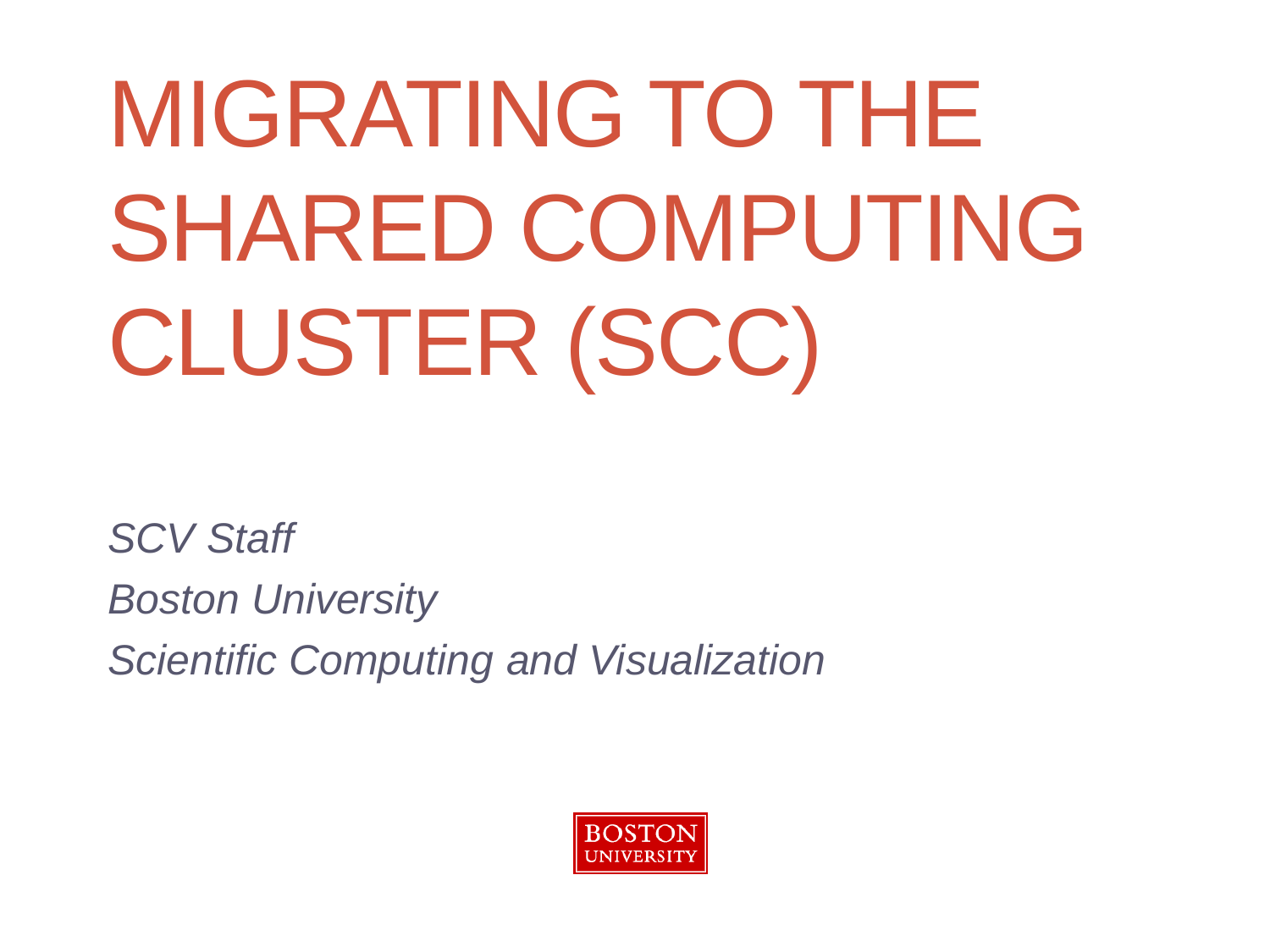# **Topics**

- Glenn Bresnahan Director, SCV
	- MGHPCC
	- Buy-in Program
- Kadin Tseng HPC Programmer/Consultant
	- Code migration
- Katia Oleinik Graphics Programmer/Consultant GPU computing on Katana and SCC
- Don Johnson Scientific Applications/Consultant Software packages for E&E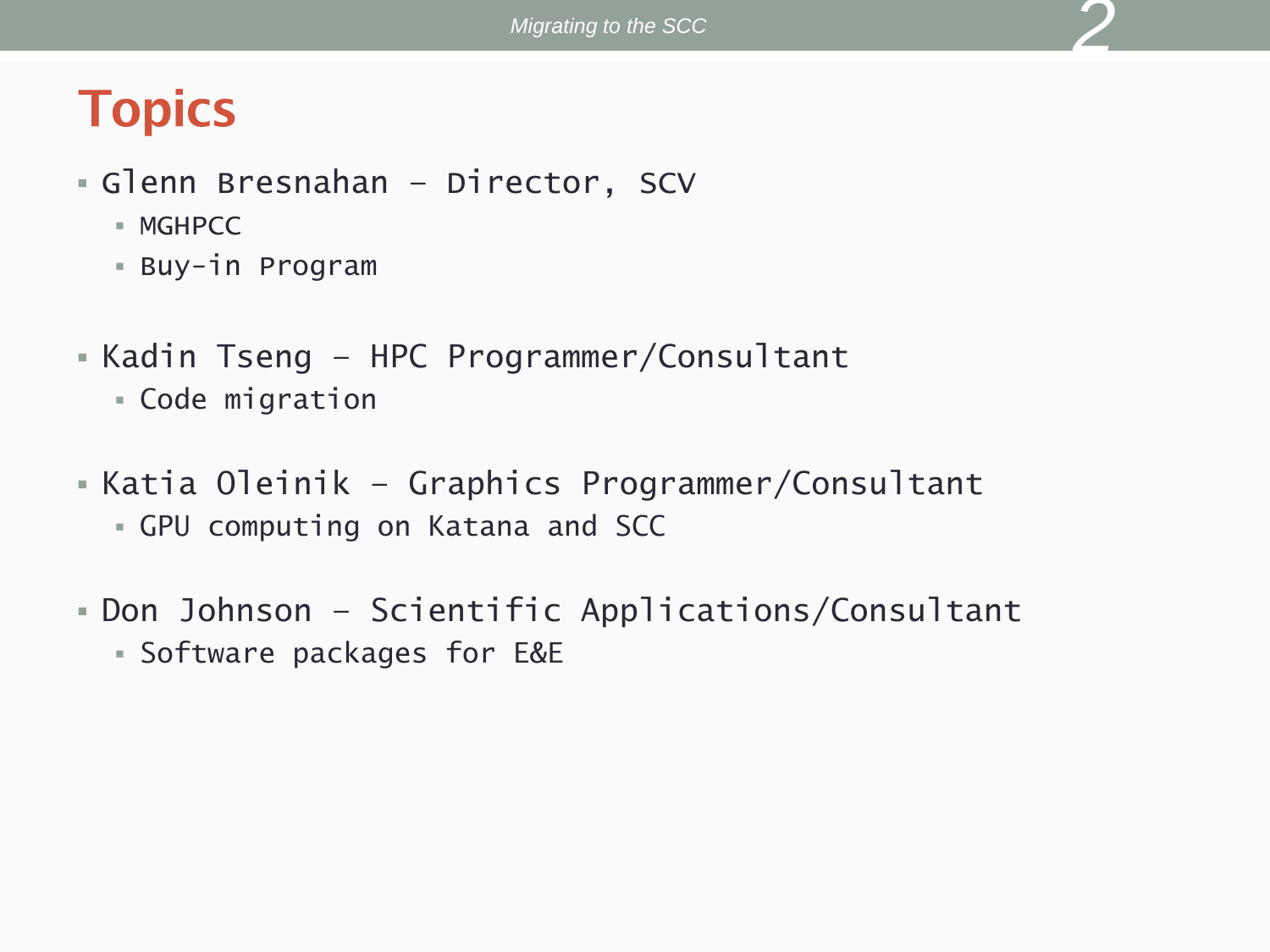# **Highlights of Shared Computing Cluster (SCC)**

- At Massachussetts Green High Performance Computing Center, Holyoke
- Hardware
	- 1024 cores (64 Intel Xeon E5-2670 nodes with 16 cores each) -- more later !
	- 594 TB of usable disk space
	- No GPUs at present. Katana GPUs will be moved to SCC by July 1, 2013
- Software
	- Most system and application software packages have been installed
	- Webpage available to check status of packages (later slide)
- Operating system is Linux Centos 6.4
- Login nodes:scc1.bu.edu,scc2.bu.edu,scc3.bu.edu,scc4.bu.edu
- Network speed between main campus and MGHPCC is 10GBit/s
- Who has access to the SCC ? Users with Katana/Blue Gene access
- **Home directory disk storage for each user is 10GB**
- All projects get 50 GB each on /project and /projectnb to start.
- /project is backed up daily (just like on Katana)
- In addition, /project and /projectnb are backed up by snapshots  $$ deleted files are *retrievable* by owner
- PI may ask for up to 1 TB storage for free; purchase more through buy-in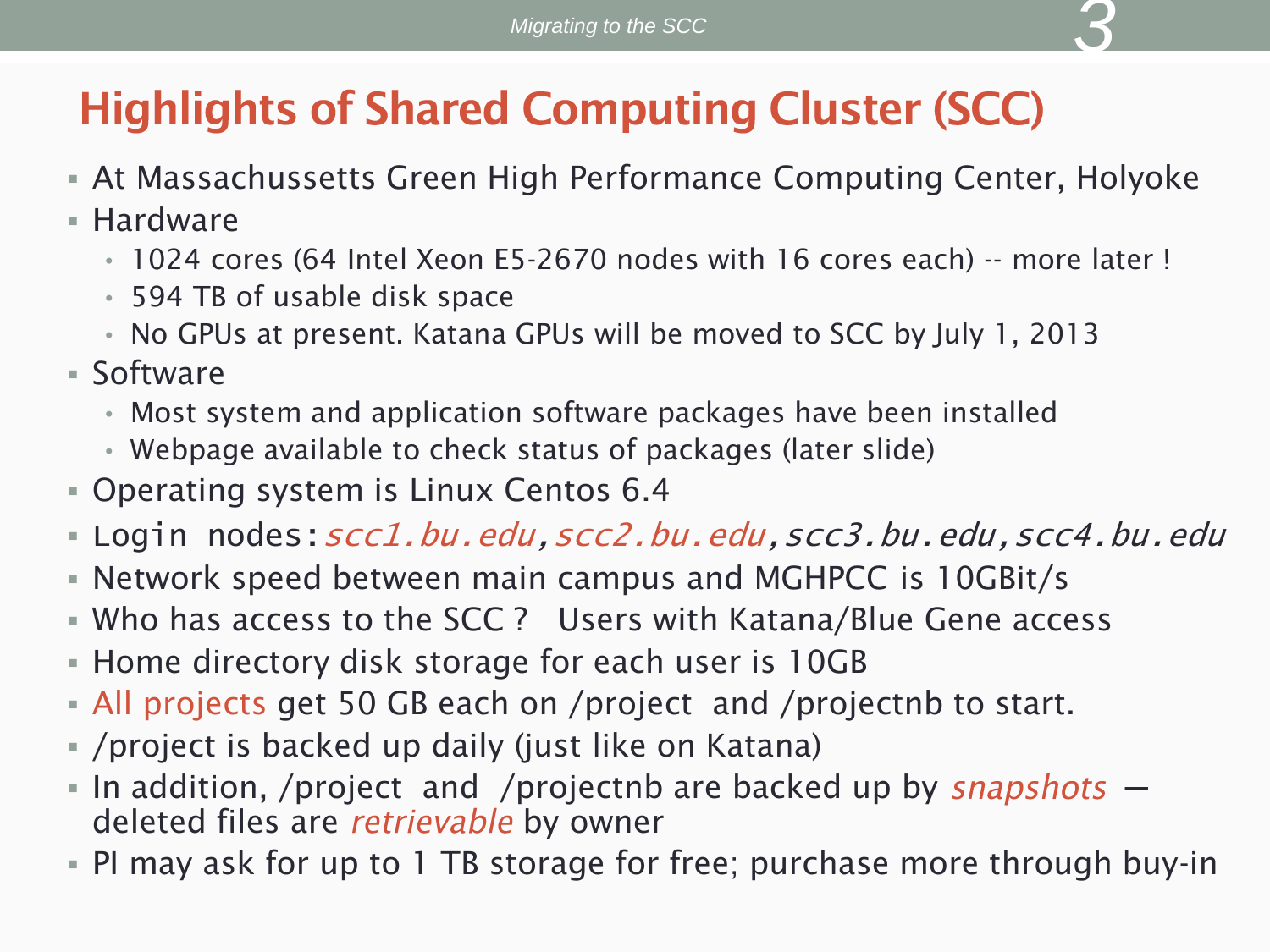# Where are my files on SCC and Katana?

- For majority of users, */project* and */projectnb* migration is done !
	- If your /project files not migrated yet, you will be contacted soon
- Migrated */project* and */projectnb* are shared by SCC and Katana
- Home directories (\$HOME) on SCC and Katana are distinct (no migration)
- In general, don't copy *dotfiles* (*e.g., .cshrc, .bash*) among systems, otherwise things may break. Adding contents to them is OK
- If you use *aliases* on Katana, check before copying over to SCC
- On SCC, to access Katana home directory, prepend file path with / **katana**  scc1:~ % cd **/katana/**usr3/graduate/user scc1:~ % cp myfile **/katana/**usr3/graduate/....../ . scc1:~ % cp -r **/katana/**usr3/graduate/....../myfolder .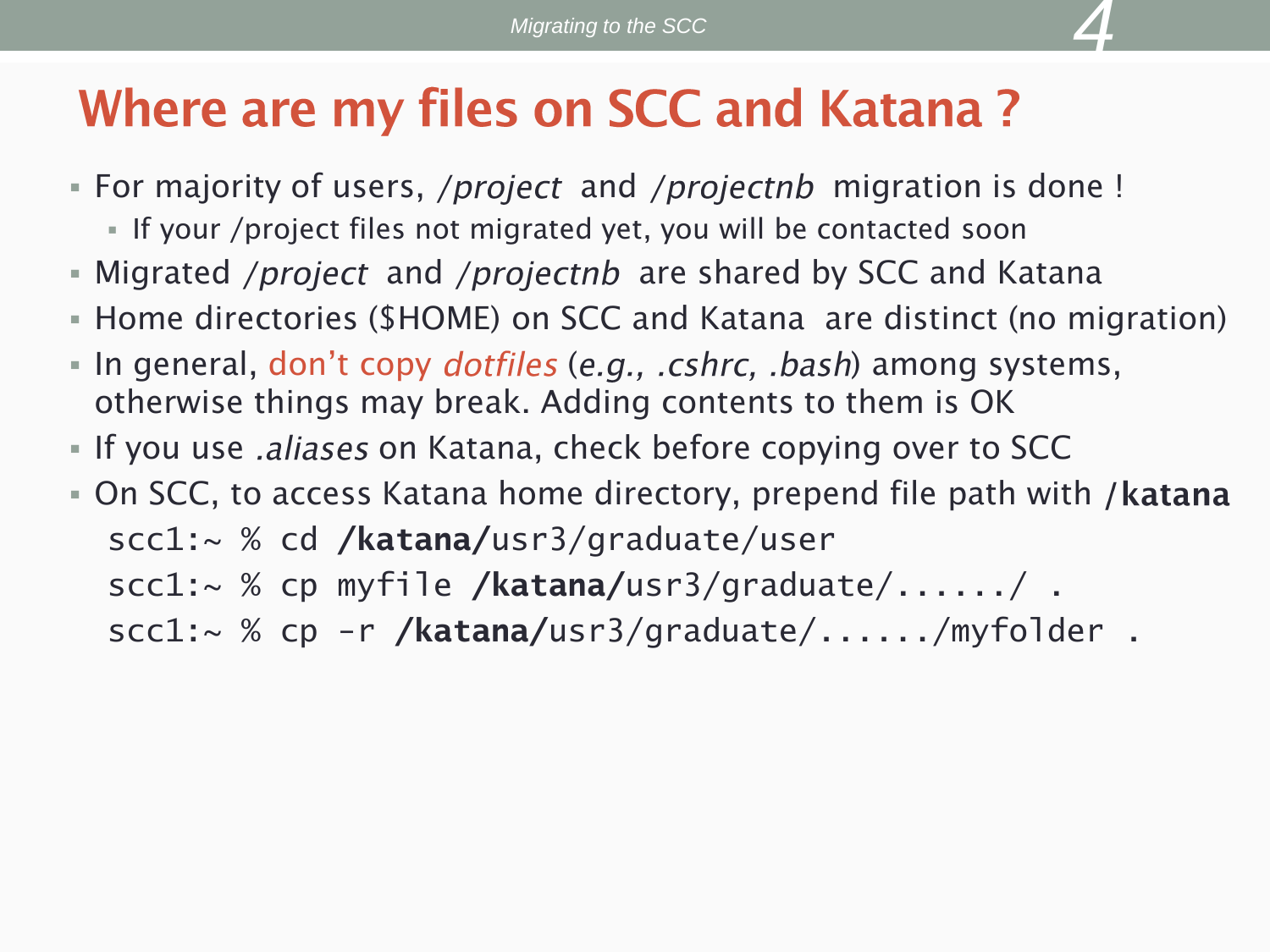# **How to Keep \$HOME Files In Sync**

To maintain a single copy of a file on both SCC and Katana home directories, you may accomplish it with:

makefile

# source is on Katana, executable is local on SCC BASE = /katana/usr3/graduate/username mm\_mpi\_gnu: \${BASE}/matrix\_multiply\_mpi.f90 mpif90 -o \$@ \${BASE}/matrix\_multiply\_mpi.f90 -O3

# source on Katana, build exec for AMD & Intel & move back to Katana mm\_mpi\_katana: \${BASE}matrix\_multiply\_acc.f90 mpif90 -o \$@ \${BASE}matrix\_multiply\_acc.f90 –O3 -tp x64 mv \$@ \${BASE}/

 Symbolic link abc.c in folder Misc on SCC points to a real file on Katana scc1:~ % ln –s /katana/usr4/ugrad/name/abc.c Misc/abc.c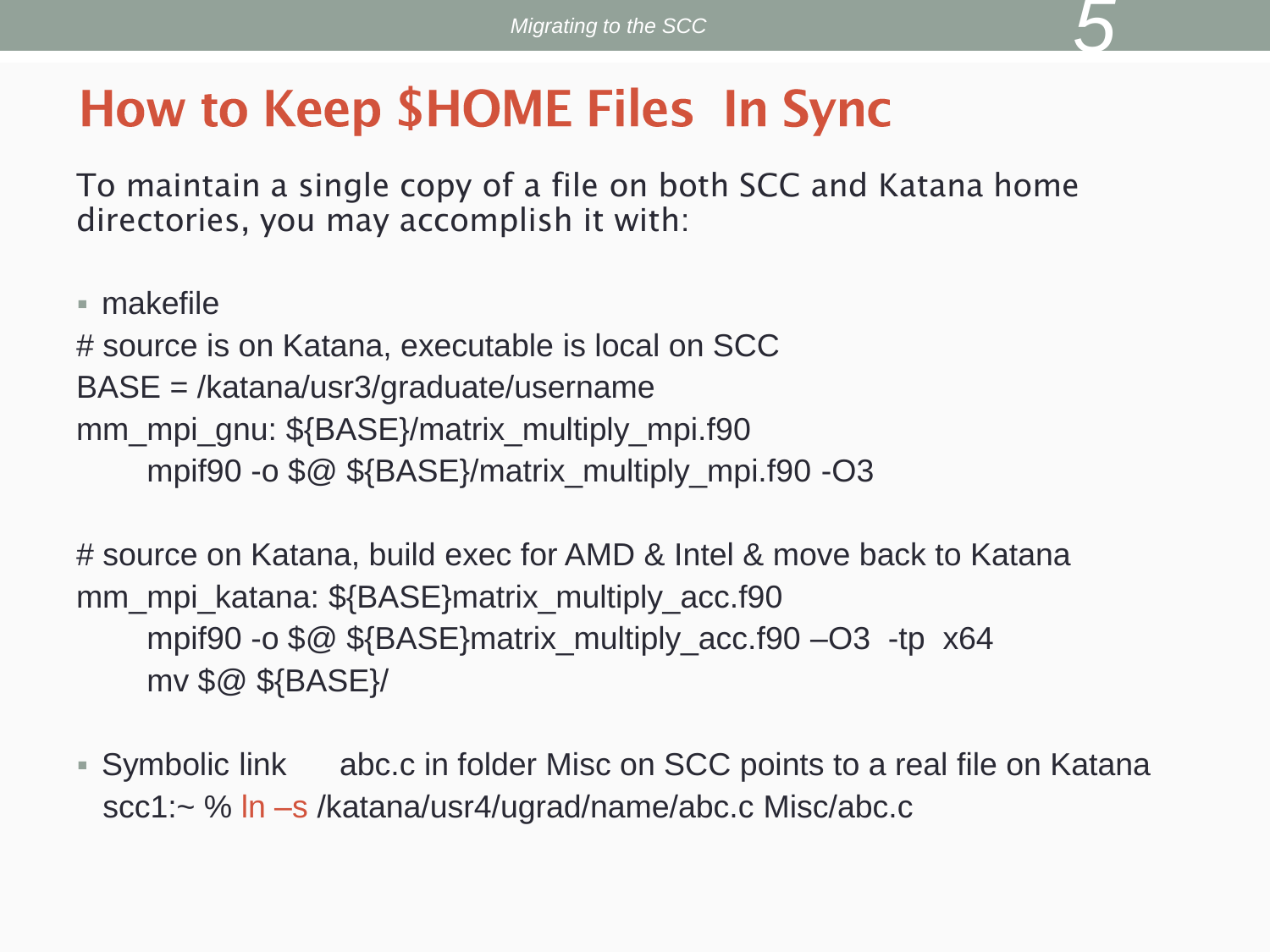# Compilers ...

- Compilers
	- GNU:  $gcc$ ,  $c++$ ,  $gfortran$  -- optimize with  $-03$
	- PGI: pgcc, pgCC, pgfortran  $-$  optimize with  $-fast$
- $-MPI$ 
	- MPI wrapper: mpicc, mpiCC, mpif90 built for GNU compilers (PGI later)
	- MPI implementation: OpenMPI
	- mpif90 -show shows what compiler family, linked libs, etc.
- OpenMP shared-memory directive-based parallel computing for CPUs; turn on with  $-mp$  (PGI);  $-fopenmp$  (GNU)
- OpenACC directive-based parallel computing for GPUs; turn on with: *-acc* (PGI)
- Cuda-based GPU computing (Katia will talk about this)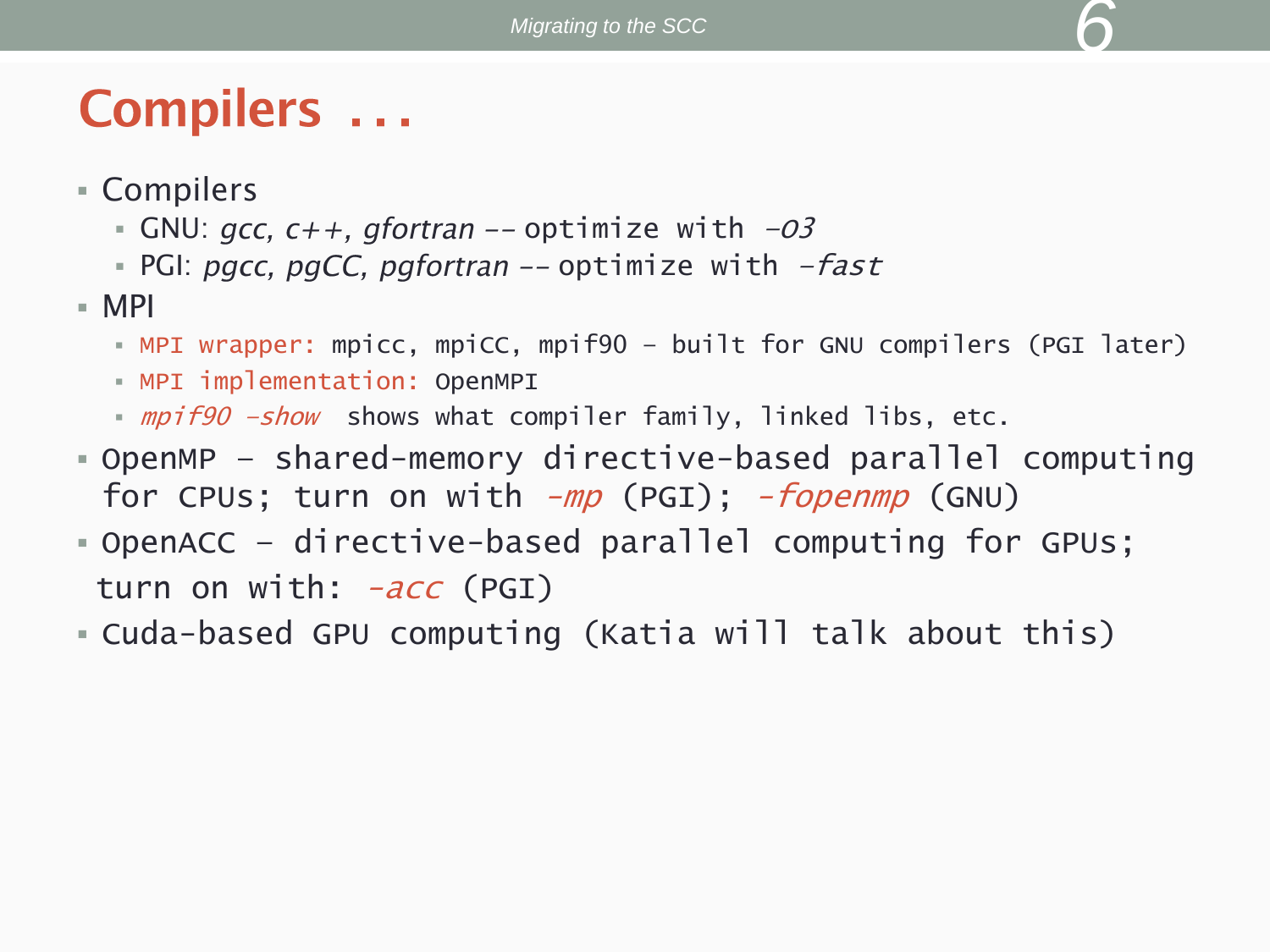#### **Batch Usages**

- Open Grid Scheduler (OGS) is open source version of Katana's SGE Batch scripts for both are essentially interchangeable
	- Batch commands: *qsub, qstat, qdel, qhost,* . . .
	- Files needed by a compute node must reside on SCC, e.g., executables and I/O data files (/katana not supported on nodes)
	- OpenMP or thread-based jobs:  $-pe$  *omp* N  $(1 \leq N \leq 16)$
	- MPI jobs: -pe mpi\_X\_tasks\_per\_node N  $(X=4, 8, 16; N=i*X; i=1, 2, 3, ...)$ 
		- Example:  $X=4$ ,  $N=16$  => 4 nodes with 4 cores each (rest of each node shared)
		- Example:  $X=16$ ,  $N=16 \Rightarrow$  exclusive use of an entire node; 2 nodes if  $N=32$
	- Serial jobs: omit  $-pe$
	- Cuda-based GPU jobs: available July 1; use Katana now
	- OpenACC-based GPU jobs: available July 1; use Katana now
	- Default walltime limit:  $12$  hours (2 hours on Katana)
	- Maximum walltime limit: *no limit for now (24/72 hours* on Katana)
	- Core use limit:  $\leq$  256 cores (fewer later) concurrently per user (128 on Katana)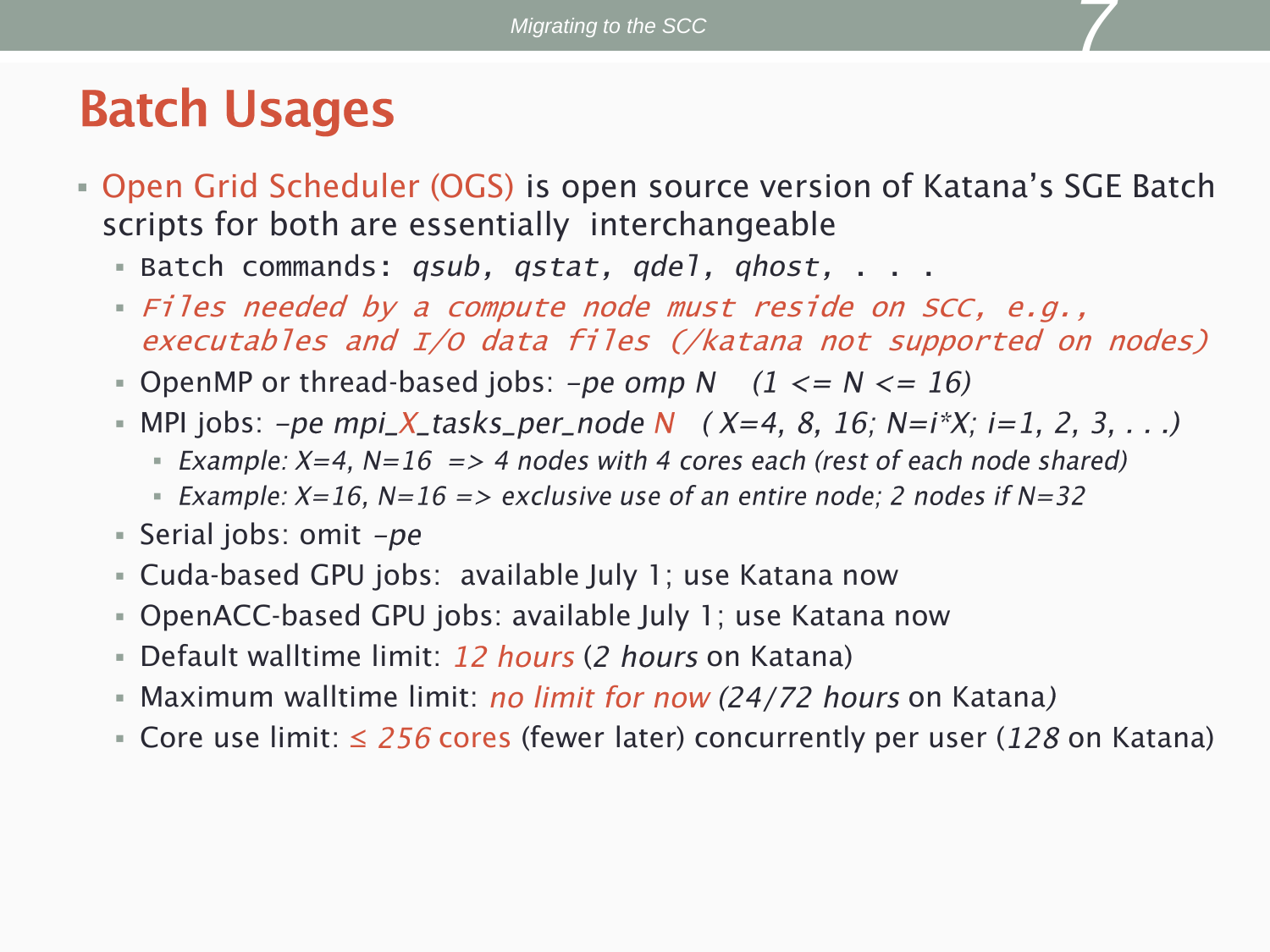#### **MPI Square Matrix Multiply on SCC**



- 2x8 cores case uses -pe mpi\_8\_tasks\_per\_node 16
- 4x8 cores case uses -pe mpi\_8\_tasks\_per\_node 32
- 2x16 cores case uses -pe mpi\_16\_tasks\_per\_node 32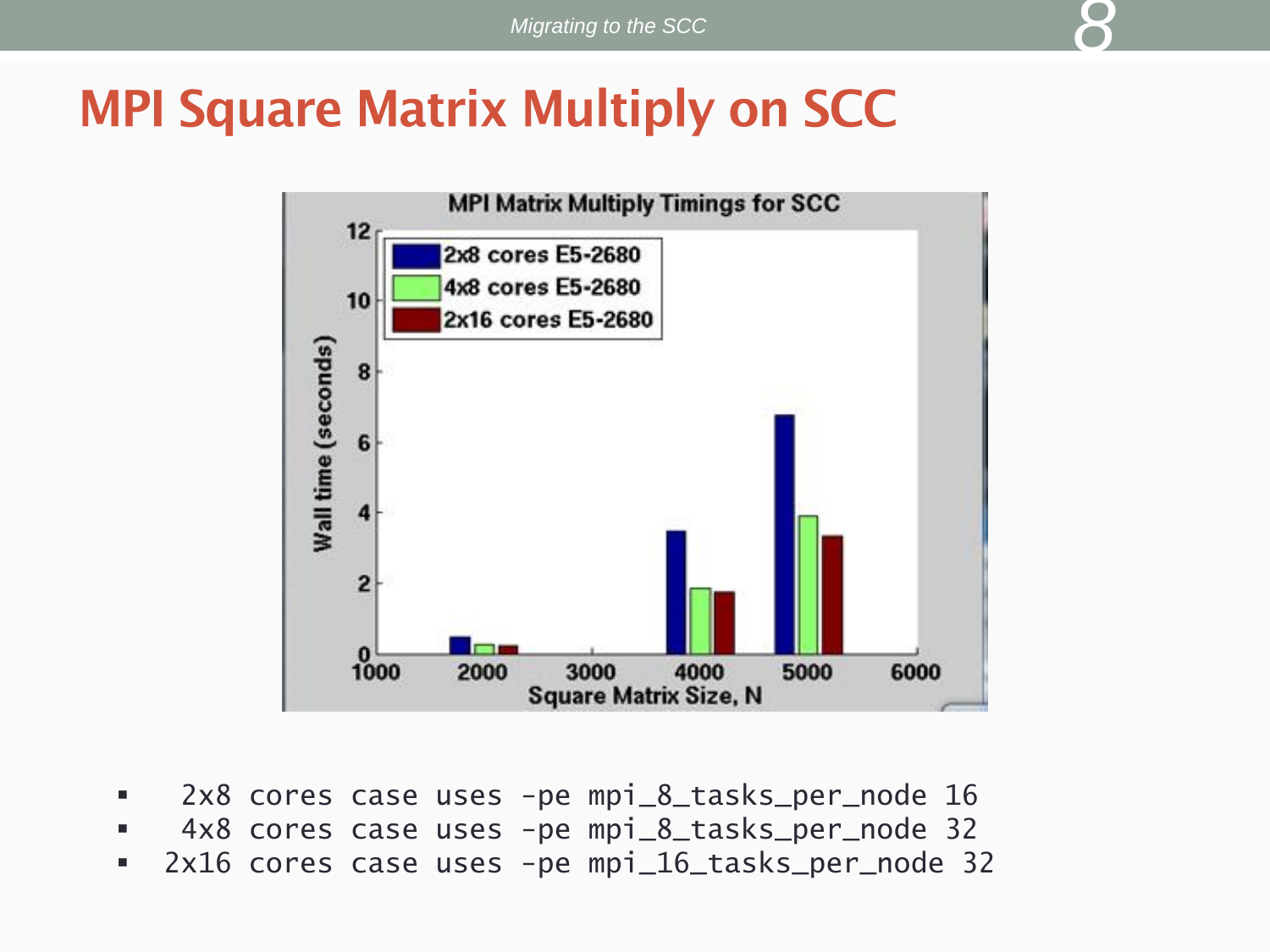*9*

#### **MPI Square Matrix Multiply on Katana**

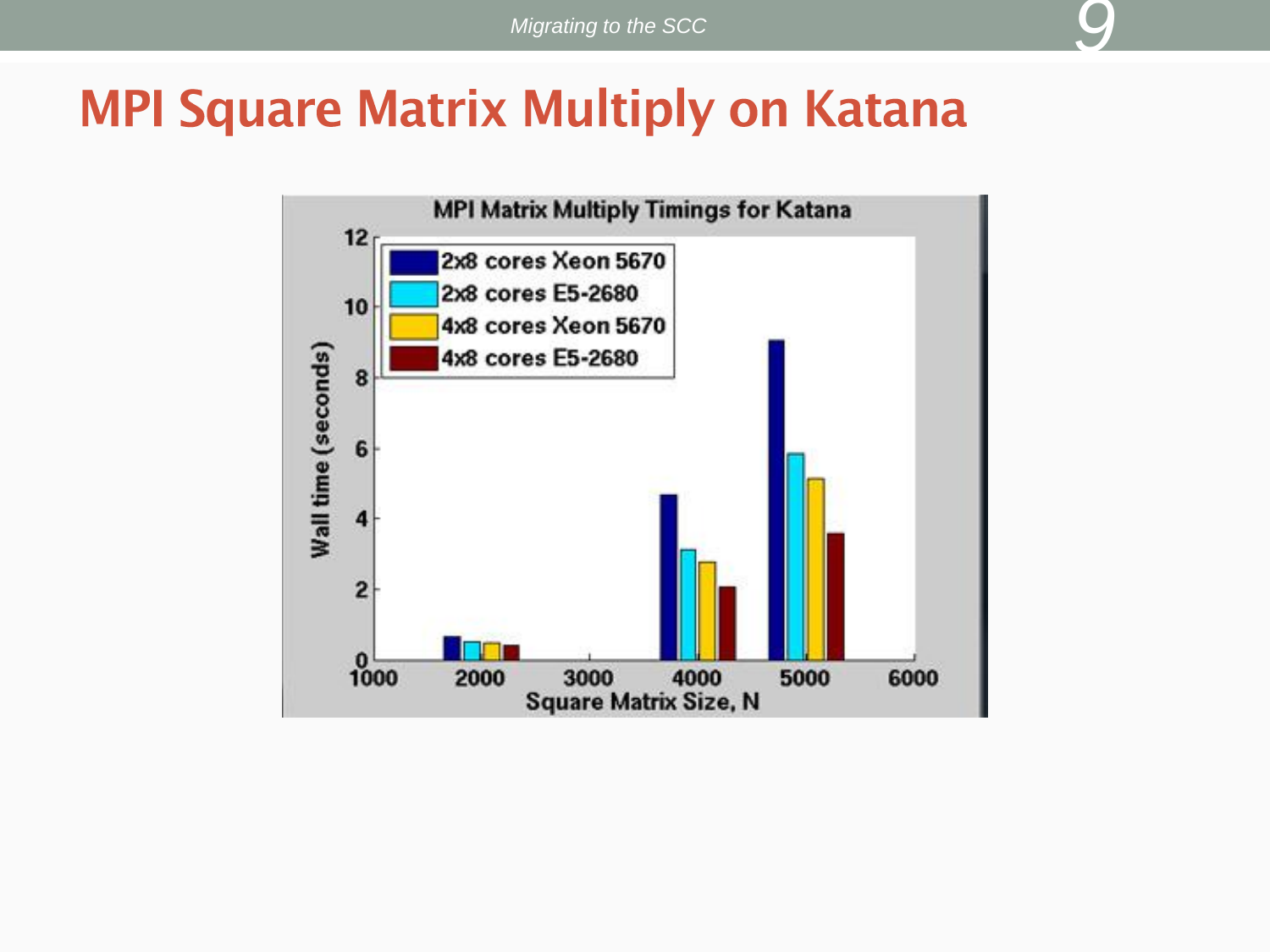#### **MPI Square Matrix Multiply on the Blue Gene**



For this application, wall time is shorter with 16 cores on the SCC than 128 cores on the Blue Gene. With significantly more memory and application software, the SCC is more general-purpose and versatile.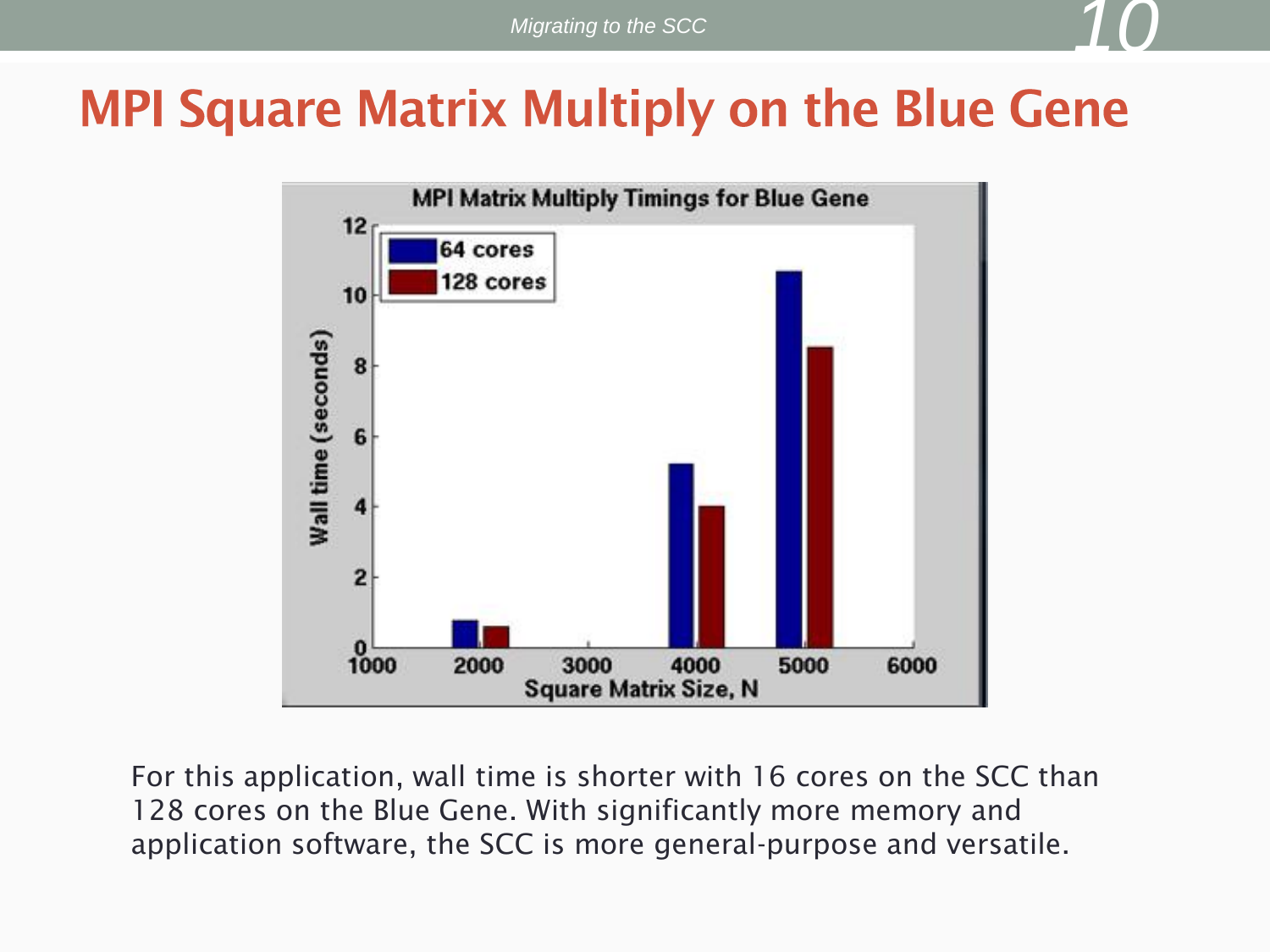# **Scratch Disks**

- Primarily to store temporary files during batch jobs
	- */scratch on* login and compute nodes
	- Not backed up. File life is 10 days
	- Nodes are assigned at runtime. Node info accessible from \$PE\_HOSTFILE
	- I/O addressing / scratch points to local compute node's scratch
	- After batch job completes, assigned nodes are reported in your-batchscript.poXXXX. To access your data . . .

scc1:~ % cd /net/scc-ad8/scratch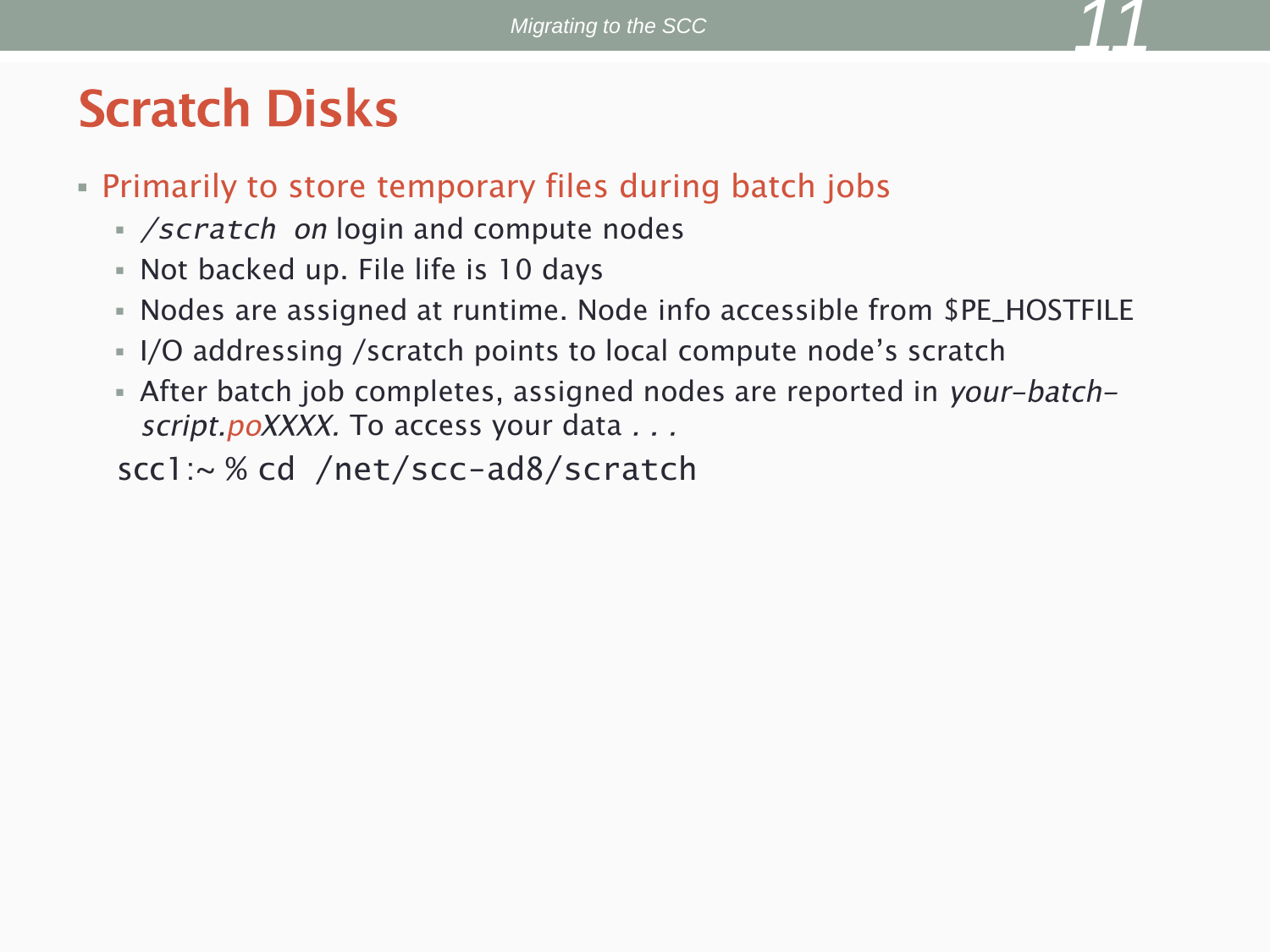#### **Phasing Out of Katana & Blue Gene?**

Before the end of 2013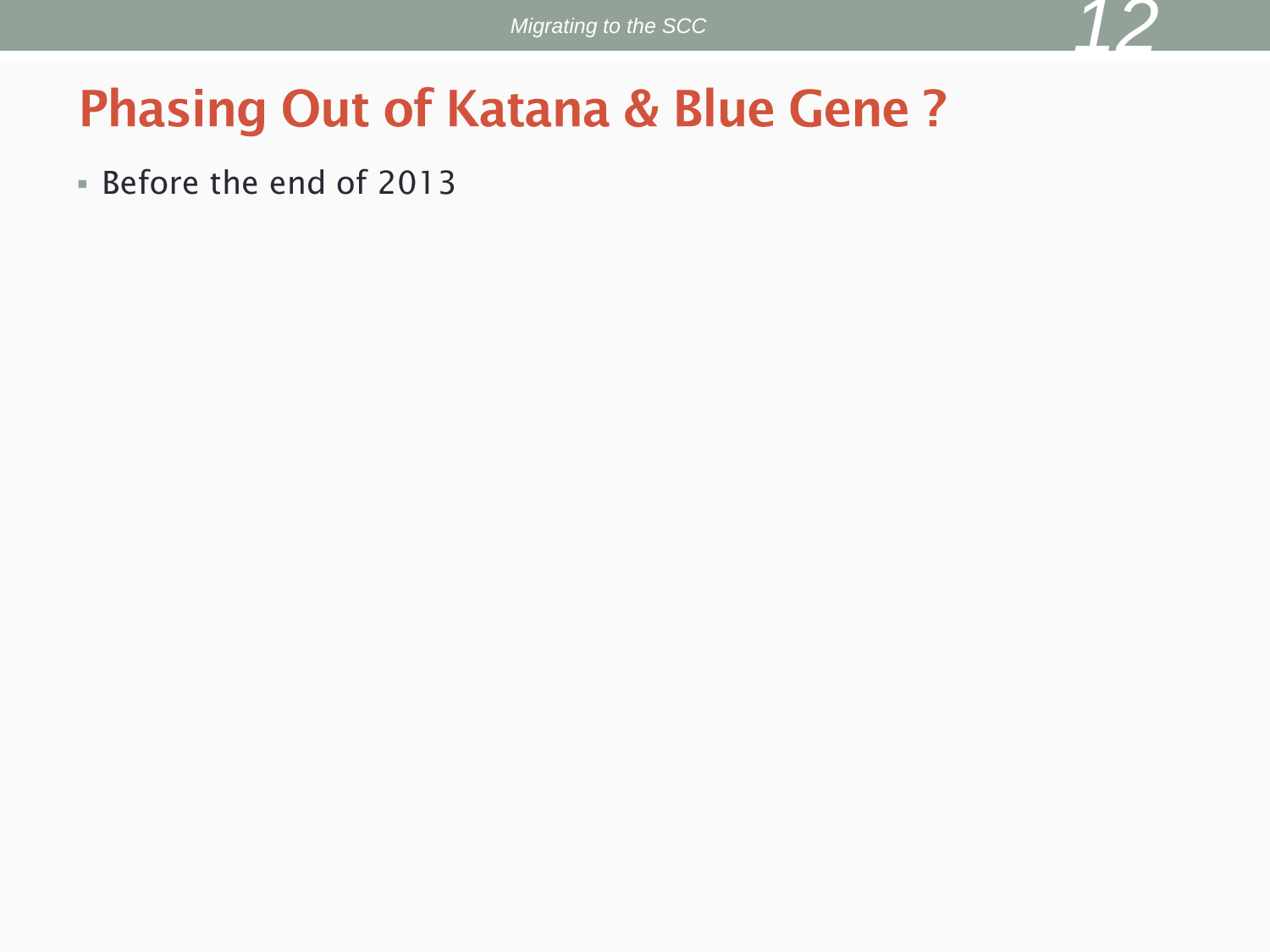# **Relevant SCC Webpages**

- SCC home page
	- <http://www.bu.edu/tech/about/research/computation/scc/>
- Status of Software packages: <http://www.bu.edu/tech/about/research/computation/scc/software/>
- **Software Updates**

<http://www.bu.edu/tech/about/research/computation/scc/updates/>

Snapshots / IS&T Archive / Tape Archive

<http://www.bu.edu/tech/about/research/computation/file-storage/>

Technical Summary

<http://www.bu.edu/tech/about/research/computation/tech-summary/>